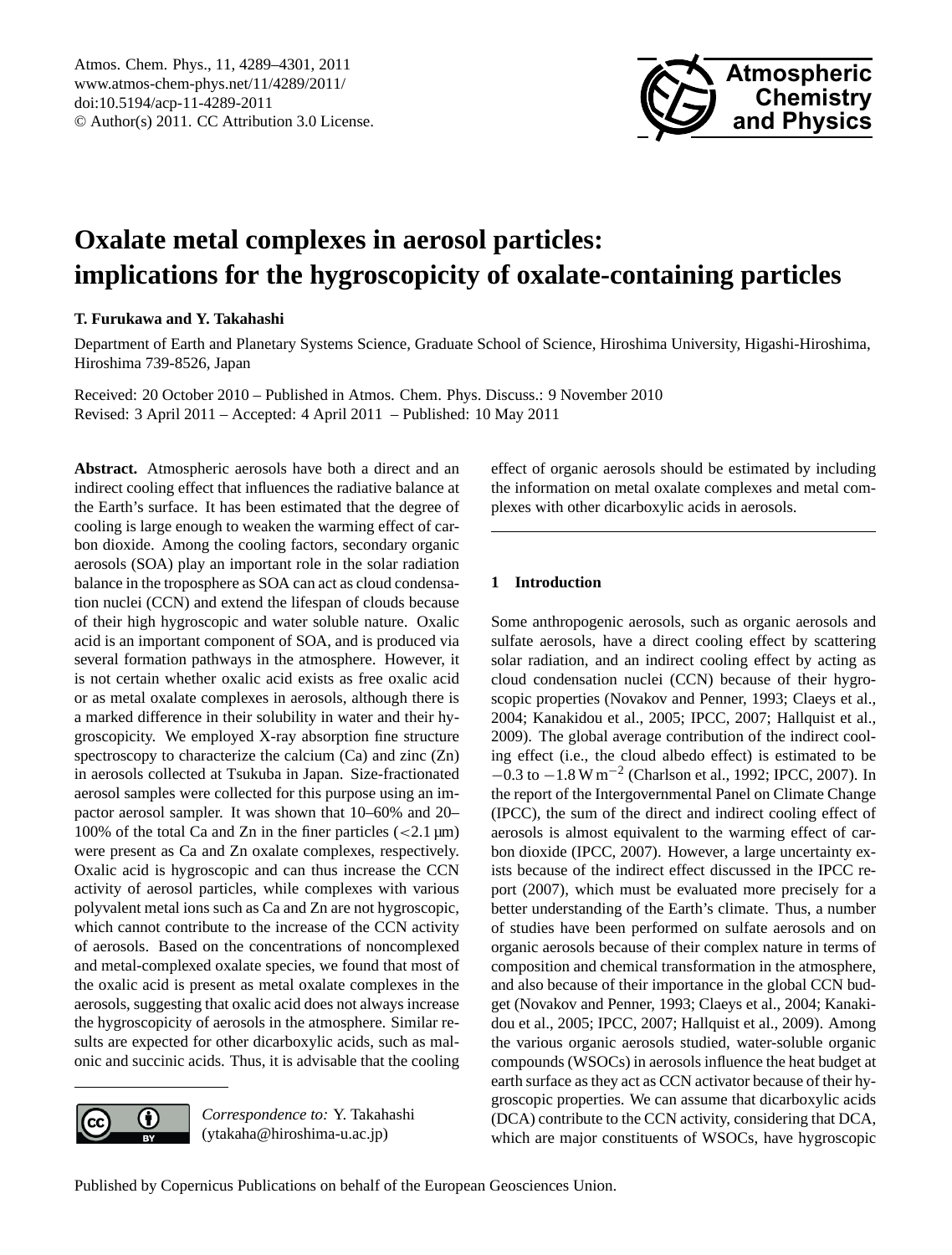nature (Kawamura and Ikushima, 1993; Kawamura and Sakaguchi, 1999; Yao et al., 2002; Crahan et al., 2004; Lohmann and Leck, 2005; IPCC, 2007).

Oxalic acid is a major component of DCA and also an important component of identified secondary organic aerosols (Kawamura and Ikushima, 1993; Kawamura and Sakaguchi, 1999; Yu, 2000). In this study, we focused on oxalic acid as a representative component of low molecular weight DCA in the atmosphere, and our results can be extended to other DCA, such as malonic and succinic acids. We expect that oxalic acid can form metal oxalate complexes in aerosols by reacting with metal ions due to several reasons: (i) aerosols contain various metal ions originating from sea salts, desert dusts, continental soils, and anthropogenic sources; (ii) oxalic acid is formed in the aqueous phase at aerosol surfaces in the atmosphere or cloud droplet (Warneck, 2003; Crahan et al., 2004; Lim et al., 2005; Carlton et al., 2007), where the aqueous phase can be a reaction field for metal complexation; (iii) polyvalent metal ions can form stable complexes with oxalate ion (Table 1). However, metal oxalate complexes are not detected using conventional methods, such as gas chromatography and ion chromatography (IC). In the latter analysis, a large volume of water sufficient to dissolve metal oxalate complexes in aerosols is usually employed during the water extraction procedure. In this case, metal oxalate complexes can be readily dissolved, despite the low solubility of some metal oxalate complexes (for more details, see Sect. 3.5), and it is difficult to distinguish between noncomplexed and metal-complexed oxalate species in aerosols. Hence, only a few studies have suggested that DCA can react with metal ions and mineral aerosols (Mochida et al., 2003, 2007; Sullivan et al., 2007). However, these studies employed indirect methods that cannot show direct evidence of the formation of metal oxalate complexes in aerosols.

In this study, we applied X-ray absorption fine structure (XAFS) spectroscopy to show the presence of metal oxalate complexes in aerosols, coupled with IC and inductively coupled plasma atomic emission spectrometry (ICP-AES) analyses, to determine the ratio of metal oxalate and noncomplexed oxalate species. XAFS data consists of X-ray absorption near edge structure (XANES) and extended X-ray absorption fine structure (EXAFS), which enables us to determine chemical species of each element in aerosols directly (e.g., Takahashi et al., 2006; Higashi and Takahashi, 2009). For the XAFS analysis, size-fractionated aerosol samples were collected during 2002 in the winter (from January to February) and summer (from July to August) in Tsukuba, Japan. Based on our results, it was possible to obtain the ratio of metal-complexed and noncomplexed oxalate species in the aerosols. In this study, Ca K-edge XANES and Zn Kedge XANES and EXAFS were performed to demonstrate the presence of metal oxalate complexes. The ratio determined in this study can contribute to the precise evaluation of the influence of oxalic acid and other DCA on the hygroscopicity and CCN activity of aerosol particles.

Table 1. Stability constant (log K) of oxalate with some metal ions at 25 ◦C (Martell and Smith, 1977) and the solubility of the complexes in water (David, 1994).

|           | Stability constant $(T = 25^{\circ}C)$ | Solubility |                 |
|-----------|----------------------------------------|------------|-----------------|
|           | $I^a = 0.10 M$                         | $I = 0$ M  | $mg 100 g^{-1}$ |
| $K^+$     | n.d. <sup>b</sup>                      | $-0.80$    | $33000^{\circ}$ |
| $Na+$     | n.d.                                   | n.d.       | 6300            |
| $Mg^{2+}$ | 2.76                                   | 3.43       | 70              |
| $Ca^{2+}$ | n.d.                                   | 3.00       | 0.67            |
| $Cu2+$    | 4.84                                   | 6.23       | 2.53            |
| $Zn^{2+}$ | 3.88                                   | 4.87       | 0.79            |
| $Ph^{2+}$ | 4.00                                   | 4.91       | 0.16            |
|           |                                        |            |                 |

 $a$  I: ionic strength (M).

<sup>b</sup> n.d.: no data.

c solubility in hot water.

#### **2 Materials and methods**

### **2.1 Aerosol samples and characterization**

The aerosol samples examined in this study were collected in Tsukuba (a city approximately 60 km northeast of Tokyo: 36.06◦ N, 140.14◦ E; Table S1 in Supplement) in Japan during the winter (21 January to 12 February) and summer (28 July to 13 August) of 2002 (Kanai et al., 2003) as a part of the Japan–China joint "Asian Dust Experiment on Climate Impact" project (Mikami et al., 2006). In this study, size-fractionated aerosol samples were collected using a lowvolume Andersen-type air sampler (AN-200, Sibata, Tokyo). The flow rate of the sampler was stabilized at  $28.3 \text{ L min}^{-1}$ to achieve the ideal size separation of the aerosols. The sampler had eight stages and a back-up filter. The particle diameter was classified by the aerodynamic diameter as follows:  $>11.0 \,\mu$ m (sampling Stage 0), 11.0–7.0  $\mu$ m (Stage 1), 7.0– 4.7 µm (Stage 2), 4.7–3.3 µm (Stage 3), 2.1–3.3 µm (Stage 4), 2.1–1.1  $\mu$ m (Stage 5), 1.1–0.65  $\mu$ m (Stage 6), 0.65–0.43  $\mu$ m (Stage 7), and  $< 0.43 \,\text{\mu m}$  (back-up filter). The filters used for Stages 0–6 were Advantec PF050 polyflon filters (diameter = 80 mm; Advantec, Tokyo, Japan). A polyflon filter was used because these filters do not contain any major elements nor do they react with any acid gases during sampling. The filters used for Stage 7 and the back-up filters were Tokyo Dylec 2500QAT-UP quartz filters (Tokyo Dylec, Tokyo, Japan). The filters were weighed before and after sampling with a reading precision of  $10 \mu$ g after stabilizing the weight under constant humidity in a desiccator. A sample mass  $>1$  mg was preferable when measuring the sample weight using a microbalance, and thus, the sampling period depended on the aerosol concentration in the atmosphere. Three-dimensional air mass back trajectories were calculated at 1000 m height using the Hybrid Single-Particle Lagrangian-Integrated Trajectory (HYS-PLIT4) model (Draxler and Rolph, 2003).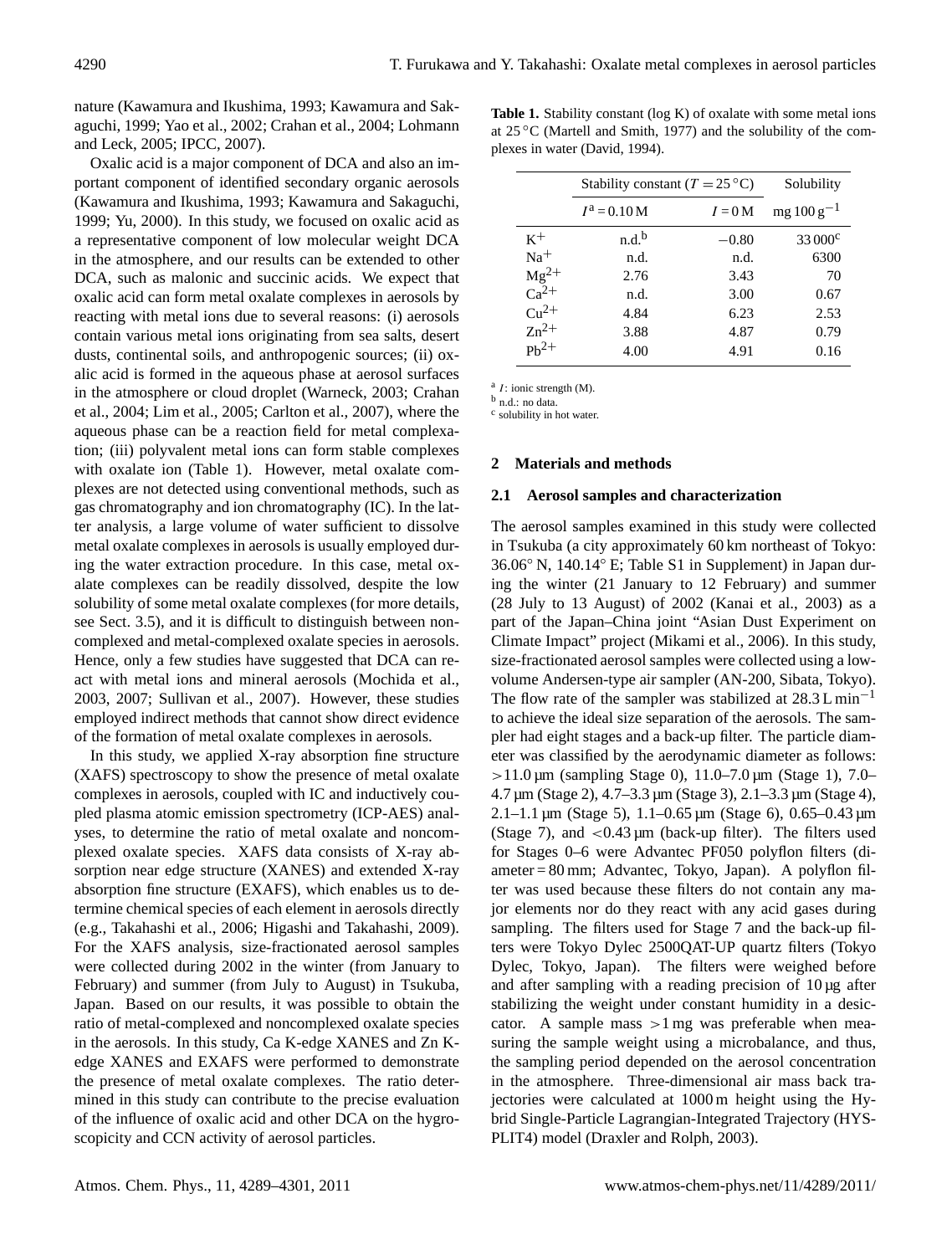#### **2.2 Water soluble components in the aerosol samples**

Bulk chemical analysis of the water soluble components (WSCs) in the aerosol was conducted using the procedure used by Kanai et al. (2005). A 1/8 section of the filter was soaked in a Teflon beaker containing 200 µl of ethanol and 5 ml of MQ water. The WSCs were leached by subjecting the solution to an ultrasonic treatment for a period of 30 min. The water soluble fraction was then recovered as a filtrate after filtration through a 0.20 µm hydrophilic polytetrafluoroethylene filter. The solution containing various extracted ions was used to determine the quantity of major anions (Cl<sup>−</sup>, NO<sub>3</sub><sup>-</sup>, SO<sub>4</sub><sup>2</sup><sup>-</sup>, and C<sub>2</sub>O<sub>4</sub><sup>2</sup><sup>-</sup>) and cations (Na<sup>+</sup>, NH<sub>4</sub><sup>+</sup>, and K <sup>+</sup>). The WSCs were measured using IC (IC7000, Yokogawa, Japan, relative precision = 2%) employing Shodex IC YK-421 and Shima-pack IC-SA1/-SA1(G) columns for the cations and anions, respectively. The eluent composition was a mixed solution containing 24 mM of boric acid, 5 mM of tartaric acid, and 1 mM of 2,6-pyridine dicarboxylic acid for the cations and  $14 \text{ mM of NaHCO}_3$  for the anions. The flow rate of the elutant was 1.0 ml min<sup>-1</sup> for both cations and anions. A part of the extraction solution was used to determine the concentration of the water soluble fraction of  $\text{Zn}^{2+}$ ,  $Ca^{2+}$ , and Mg<sup>2+</sup> using ICP-AES (SEIKO EG&G, SP 500).

#### **2.3 XAFS measurements**

Calcium (Ca) K-edge XANES experiments were performed at Beamline 9A (Takahashi et al., 2006, 2009) at the KEK Photon Factory in Tsukuba, Japan. Beamline 9A has Si (111) double-crystal monochromators. The beam size was smaller than  $1 \times 0.5$  mm<sup>2</sup> at the sample position. The aerosol samples located on each filter appeared as a dark spot (spot  $size = 0.5 - 2 \text{ mm}$ , and were directly exposed to the incident X-ray beam. The entire beam path of Beamline 9A was filled with He gas to suppress any X-ray absorption and scattering from air. The energy of the Ca K-edge XANES was calibrated by defining the peak maximum of the XANES data of  $CaCl_2 \cdot 2H_2O$  at 4038.1 eV. For the aerosol samples, fluorescence yield (FL) mode was employed to record the Ca K-edge XANES spectra. The CEY mode was used to obtain XAFS for reference materials, since the mode is not affected by overabsorption effect for concentrated sample (Manceau et al., 2002; Takahashi et al., 2009). XANES spectra for aerosol samples were measured in the FL mode using a Lytle detector or a 19-element Ge solid state detector. The FL mode was suitable for the analysis of the ambient aerosol samples, since this mode is more sensitive than the CEY mode. We confirmed that the two modes gave identical spectra when the samples were prepared appropriately to each mode (Takahashi et al., 2008, 2009). In the FL mode, the sample was placed at an angle of 45° to the incident beam. The Ca K-edge XANES spectra were recorded using a step size of  $0.25$  eV and a count per step of  $0.5$  s.

The zinc (Zn) K-edge XANES and EXAFS data were measured at Beamline 12C at the KEK-PF in Tsukuba, Japan. Beamline 12C also had a Si (111) double-crystal monochromator and the beam size  $< 1 \times 0.5$  mm<sup>2</sup> at the sample position. XANES reflects valence and symmetry of the element, while EXAFS shows interatomic distance and coordination number. Applications of both XANES and EXAFS result in higher reliability of the speciation data. The EX-AFS was not used for Ca speciation due to the poor quality of the spectra. It is usual that EXAFS quality is worse than XANES, since EXAFS needs measurement for longer energy range with smaller oscillations. The energy of the Zn K-edge XANES was calibrated by defining the peak maximum of Zn metal foil at 9660.7 eV. The transmission and FL modes were employed to measure the Zn K-edge XANES and EXAFS data of the reference materials and samples. In the FL mode, the aerosol sample was placed at an angle of 45◦ from the incident beam, and the fluorescent X-rays were measured using a 19-element Ge solid state detector. Supplementary data for Zn K-edge XAFS were also obtained at Beamline BL01B1 in SPring-8 (Hyogo, Japan), which has a similar set-up to that of Beamline 12C in Photon Factory.

The fitting of the spectra of natural samples to those of the reference materials was conducted using a least-squares fitting method. To estimate the goodness-of-fit in fitting the XANES and EXAFS spectra, the  $R$  value in the energy region for the fitting was

$$
R = \sum (I_{\rm s}(E) - I_{\rm cal}(E))^2 / \sum I_{\rm cal}(E)^2
$$

where  $I_s$  and  $I_{cal}$  are the normalized absorption of the aerosol samples and the calculated values, respectively. The energy range for fitting the Ca K-edge XANES was 4030–4060 eV, while for the Zn K-edge XANES the energy range was 9650– 9680 eV. The fitted range of the Zn K-edge EXAFS was from  $k = 2$  to  $k = 6 - 7.5 \text{ Å}^{-1}$ , where k is the photoelectron wave vector. All the speciation results based on the XANES and EXAFS fitting were determined when the R value was minimal in the fitting procedures. In the procedure, the maximum number of possible species (end members) was limited to three, since it is possible that the increase of the number simply makes the  $R$  value lower. Errors related to the least-squares analysis for the fraction of each species obtained from the XANES fitting were calculated using the Athena XAFS analysis software package (Ravel and Newville, 2005).

All the Ca and Zn standard materials used for fitting the spectra in this study were of analytical grade, and were obtained from Wako Pure Chemical Industries Ltd. (Osaka, Japan) or the Kanto Chemical Co. Inc. (Tokyo, Japan).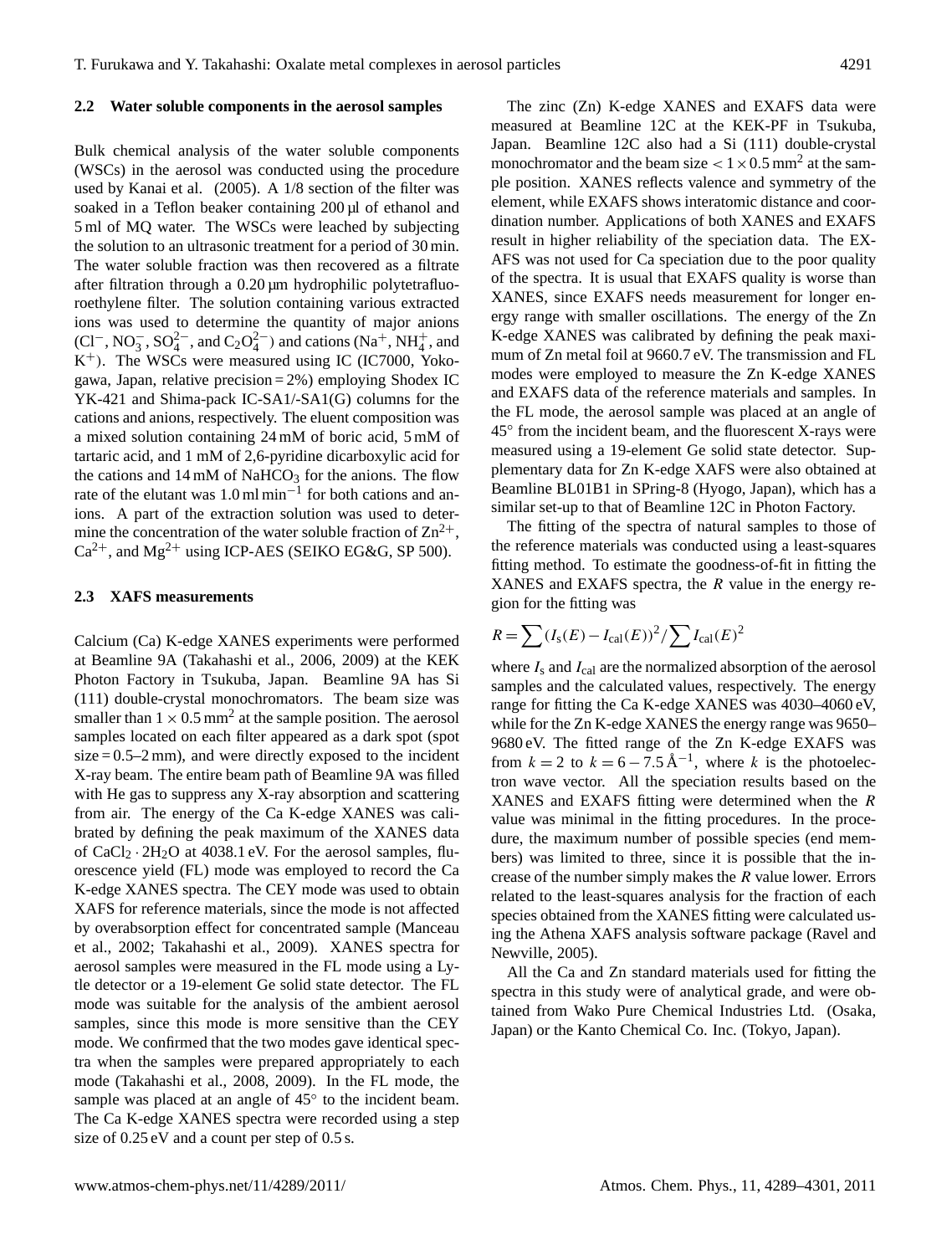# **3 Results and discussion**

## **3.1 Characterization of the aerosol samples**

The results of backward trajectory (HYSPLIT4) analysis suggested that the air mass in winter in Tsukuba was transported through northeastern China, Korea, and Japan which was possibly subject to the influences of (i) anthropogenic aerosols from the mega cities in the three countries, (ii) mineral aerosols from arid area in northeast part of China (Mikami et al., 2006), and (iii) sea salts from Japan Sea (Fig. S1). In summer, the air mass mainly came from the Pacific Ocean, but can also be affected by anthropogenic aerosols from industrial areas in Japan, since the trajectory passed through Tokyo and Osaka. The seasonal trend is typical for the air mass around Japan, and the chemical composition of the aerosols can reflect the source of the air mass (Var et al., 2000).

Two peaks in the aerosol mass distribution were observed in the fine (particle size around  $0.7 \mu m$ ) and coarse (2–  $6 \mu m$ ) modes in both winter and summer (Fig. 1). Most of the aerosols with finer fractions  $\left($  <2  $\mu$ m) may be secondary aerosols from anthropogenic sources. These aerosols were formed by the conversion from the gas phase to particles to form agglomerates of smaller sized particles (Seinfeld and Pandis, 2006). On the other hand, the coarse fraction mainly consists of mineral aerosols transported from continental deserts, soil components, and sea salts (Seinfeld and Pandis, 2006).

The size-segregated chemical compositions also reflect the sources. Briefly, relative composition of sulfate to  $Na<sup>+</sup>$ showed that more than 95% of sulfate is of non-sea salt origin (nss-sulfate; Table S2), most of which should be anthropogenic. The concentration of nss-sulfate was calculated as (e.g., Uematsu et al., 2010)

[nss−SO2<sup>−</sup> 4 ] = [totalSO2<sup>−</sup> 4 ]aerosol−([SO2<sup>−</sup> 4 ]/[Na+])seawater ×[Na+]aerosol

where molar ratio of  $([SO_4^{2-}]/[Na^+])$ <sub>seawater</sub> was 0.051 (Bruland and Lohan, 2003). Thus, the aerosols samples in both periods are affected largely by anthropogenic activities. The concentration of  $Na<sup>+</sup>$  in summer was approximately three times larger than that in winter, suggesting that aerosol samples in summer was affected by the Pacific Ocean to a larger degree than in winter. These results agreed well with the back trajectory analysis (Fig. S1).

# **3.2 Size distribution of the WSCs in the aerosols**

The formation process of oxalate in the aerosols can be deduced from the concentrations of the WSCs at various particle sizes of the aerosols (Yao et al., 2002). The size distribution of oxalate is usually similar to that of sulfate, as the in-cloud process is important for the formation of both



**Fig. 1.** Size distribution of the aerosol mass during winter (21 January to 12 February 2002) and summer (28 July to 13 August 2002) at Tsukuba, Japan.

Figure in summer than in whiter  $(\text{Fig. 2}).$  It is well established that the peak in sulfate particle size is formed by an oxalate and nss-sulfate (Yao et al., 2002; Warneck, 2003). The peak in sulfate concentration occurs at  $0.8 \mu m$  in both winter and summer, whereas the concentration of sulfate is higher in summer than in winter (Fig. 2). It is well estabin-cloud process noted as droplet mode (Yao et al., 2002; Seinfeld and Pandis, 2006). In the oxalate size distribution, however, the peak is shifted towards coarser particle size than that of sulfate in summer (Fig. 2). A similar shift has also been observed by Yao et al. (2002), Mochida et al. (2003, 2007), and our observation at Okinawa island (Hedo, Okinawa, Japan). Details of the information of Hedo and Beijing were shown in Supplement (Table S1 and Fig. S2). The results suggested that the aerosol samples affected by air mass from ocean can have the shift of the oxalate peak to larger particle in the size distribution, as clearly observed in Hdo (Fig. S2). Oxalate in aerosols can be formed by several mechanisms: (i) oxalic acid in aerosols are formed by gas to particle conversion (condensation), (ii) oxalic acid particles can be captured in preexisting aerosols such as sulfate aerosols (coagulation), and (iii) oxalate can formed in the aqueous in cloud droplets or fog drop by chemical reaction. In these processes, photooxidation is important as it can produce oxalate from its precursors such as unsaturated hydrocarbons and volatile organic compounds (VOCs) with OH radical or O<sub>3</sub> (e.g., Satsumabayashi et al., 1990; Sullivan and Prather, 2007). Among the three processes, the first process (i) cannot explain the high concentration observed around a particle size of 2.7  $\mu$ m that shifted towards coarser particle size only in the summer, because the maximum surface area of the secondary aerosols had a particle size  $\langle 1 \rangle$  um in the period without dust events (Seinfeld and Pandis, 2006). The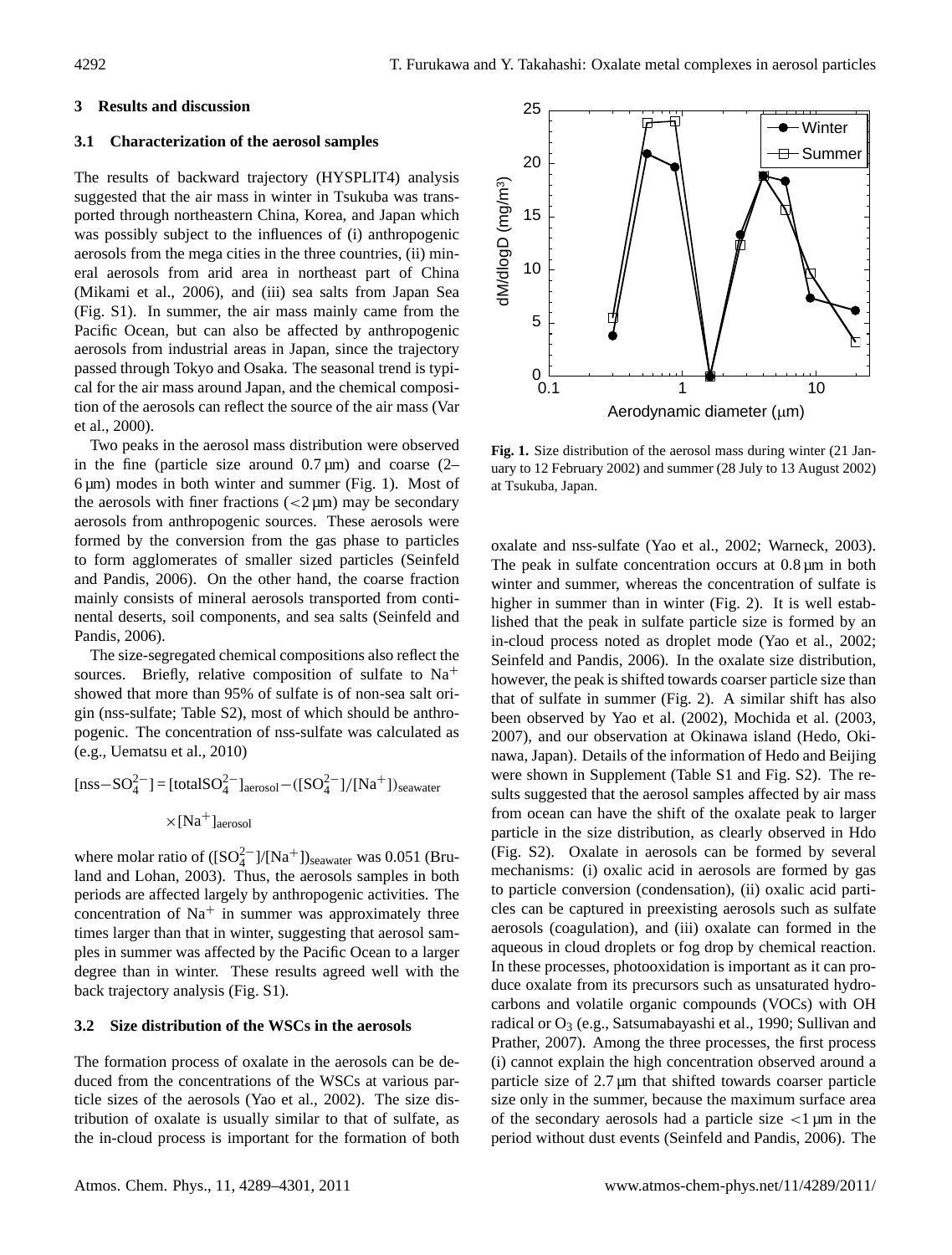

**Fig. 2.** Size distribution of WSCs in aerosols at Tsukuba: **(a)** anions and **(b)** cations in winter; **(c)** anions and **(d)** cations in summer.

second and third processes can explain the shift towards a coarser particle size by: (a) evaporation of oxalic acid in the finer particle sizes, which would result in an increase in the relative amount of oxalate in the coarser particles (Yao et al., 2002); and (b) a heterogeneous reaction of oxalic acid with coarser particles, such as mineral dusts (Yao et al., 2002; Mochida et al., 2003, 2007; Russell et al., 2002; Sullivan and Prather, 2007). Further discussion regarding the shift in particle size will be given in Sect. 3.6.

The size distribution of  $Cl^-$  and  $NO_3^-$  was similar in each period (Fig. 2), and the correlation coefficient between Cl<sup>−</sup> and  $NO<sub>3</sub><sup>-</sup>$  for various particles in each period was high (Table S4). Moreover, the size distribution of these ions was different between winter and summer. The peak in Cl<sup>−</sup> and  $NO<sub>3</sub><sup>-</sup>$  was found in the finer particle size in winter, but larger size in summer. Thus, Cl<sup>−</sup> in the coarser mode in summer reflects the composition of sea salts (NaCl), while  $NO_3^-$  resulted from the uptake of  $HNO<sub>3</sub>$  gas by NaCl particle with water shell (Zhuang, 1999). Consequently, their correlation coefficient  $(R^2)$  was very high (>0.9). This result is also consistent with the backward trajectory analysis (Fig. S1).

On the other hand, distribution of these ions into finer particles resulted from the gas to particle conversion of NH4Cl and  $NH<sub>4</sub>NO<sub>3</sub>$ , respectively, both in the presence and absence of water (Seinfeld and Pandis, 2006):

 $NH_3$  (gas) + HCl (gas)  $\leftrightarrow$  NH<sub>4</sub>Cl (particle)

 $NH_3$  (gas) + HNO<sub>3</sub> (gas)  $\leftrightarrow$  NH<sub>4</sub>NO<sub>3</sub> (particle).

RH (%), temperature, and photochemical factor (Oum et al., These chemical reactions depend on the surrounding environment, because  $Cl^-$  and  $NO_3^-$  ions in the aerosols are likely to be affected by the ambient conditions, such as the 1998; Zhuang et al., 1999; Yao et al., 2003; Seinfeld and Pandis, 2006; Thornton et al., 2010). Moreover, the origins of HCl (gas) and  $HNO<sub>3</sub>$  (gas) are mainly anthropogenic (Kaneyasu et al., 1999; Seinfeld and Pandis, 2006), showing that anthropogenic air masses affected the composition of aerosols in Tsukuba during winter in our samples.

A peak in the size distribution of  $Ca^{2+}$  and  $Mg^{2+}$  ions was observed in the coarser particle size in each period (Fig. 2), suggesting that the source of these ions was mainly natural, such as mineral dust from soil and arid areas and sea salt particles (Seinfeld and Pandis, 2006). The correlation coefficient of Ca<sup>2+</sup> and Mg<sup>2+</sup> ions with Na<sup>+</sup> was relatively high (Table S3). However, the enrichment factor normalized by sea salt ( $EF_{ss}$ ) for  $Ca^{2+}$  suggested that its source was not only sea salt but also from other sources such as soil particles. In contrast,  $EE_{ss}$  of  $Mg^{2+}$  is around or under 1, which is lower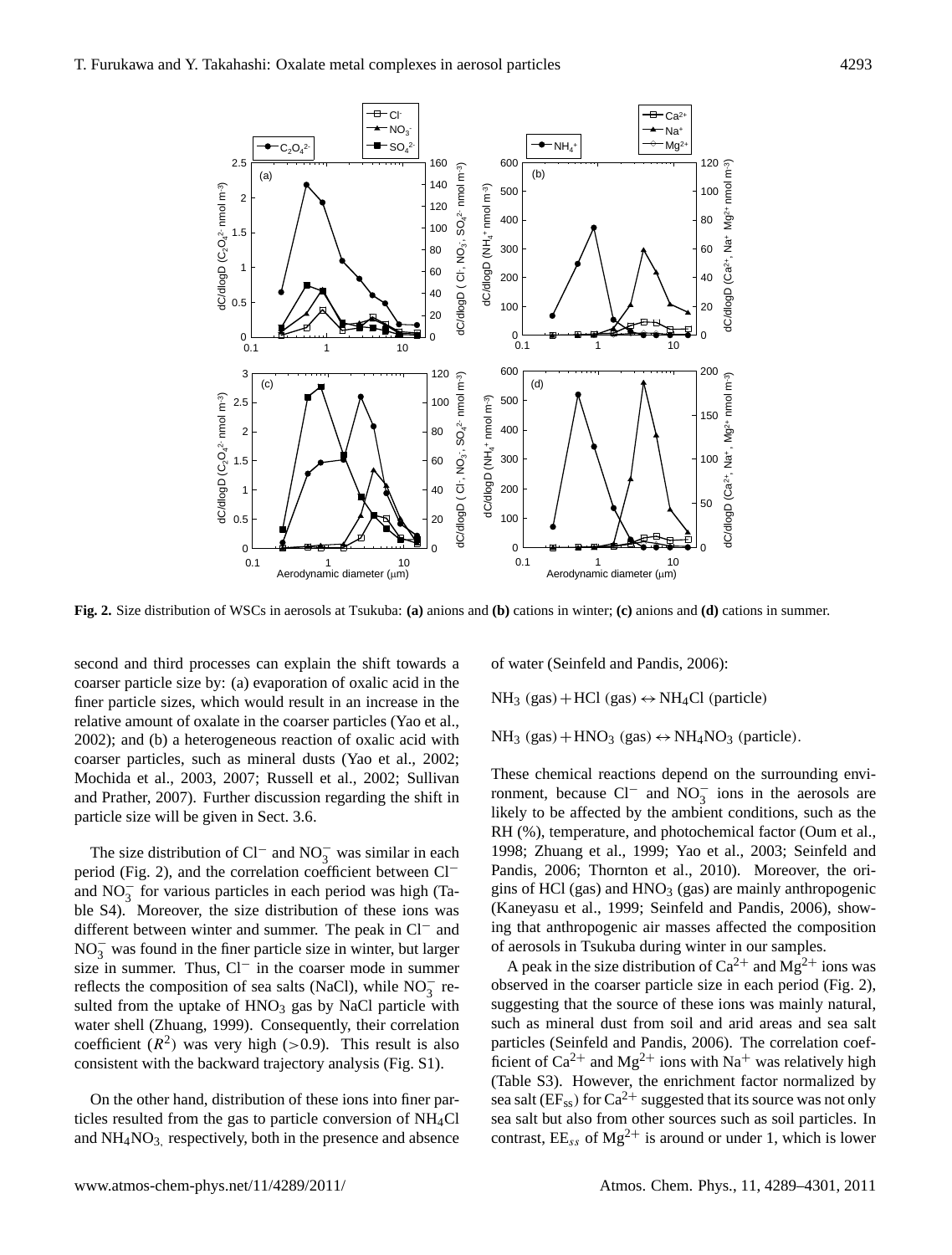

**Fig. 3.** Size distribution of Zn in aerosols during winter and summer at Tsukuba.

than that of  $Ca^{2+}$ , suggesting that the source of  $Mg^{2+}$  was mainly sea salt (Fig. S3).

Tsukuba was affected by anthropogenic air mass in both seasons (Fig. S1). Zinc ion is included in anthropogenic aerosols (Kauppinen and Pakkanen, 1990; Manoli et al., 2002; Adachi and Tainosho, 2004; Councell et al., 2004; Rauch and Pacyna, 2009), and may have an important role on the formation of metal oxalate complexes due to its high stability constant with oxalate.

In Tsukuba (Onta et al., 2005). The size distribution of  $Zn = 0$  is  $Zn = 0$  in  $\frac{1}{2}$ Among various heavy metals (Co, Ni, Zn, Mo, and Cd), concentration of Zn was larger than the other metals by more than an order of magnitude in the aerosols collected in Tsukuba (Ohta et al., 2003). The size distribution of  $\text{Zn}^{2+}$ peak in the size distribution of  $\text{Zn}^{2+}$  ion in the aerosols was found in 0.8 and  $3 \mu m$  in winter and only in  $3 \mu m$  in summer, respectively. Hence, the source of  $\text{Zn}^{2+}$  ion in the aerosols can be mainly anthropogenic, such as from the exhausts of motor vehicles, tire wear, brake wear, biomass burning, coal burning, and incineration (Kauppinen and Pakkanen, 1990; Manoli et al., 2002; Adachi and Tainosho, 2004; Councell et al., 2004; Moffet et al., 2008; Rauch and Pacyna, 2009).

## **3.3 Ca oxalate in the finer particles**

XAFS measurements at the Ca K-edge were carried out to demonstrate the presence of Ca oxalate  $(CaC_2O_4 \cdot H_2O)$ complexes in the aerosols. From their stability constants, Ca ion is the dominant divalent metal ion in aerosols that can form stable oxalate complex (Table 1). Figure 4 shows the



Fig. 4. Cancially K cage ATTLES speed to open energy standing. **Fig. 4.** Calcium K-edge XANES spectra (open circles = samples, Tsukuba with those of the standard materials used for fitting.

35 centration was 10–60% (Fig. 4 and Table 2). The peak in the spectra of aerosol samples and Ca species used to fit the sample spectra. The fractions of Ca species obtained from the fitting are shown in Table 2, and the results of the XANES spectra of various Ca species are shown in Fig. S4. Based on these results, it is suggested that Ca oxalate was observed in the finer particles as  $0.43-2.1 \,\mu m$  and  $0.65-2.1 \,\mu m$  during the winter and the summer, respectively. The XANES fitting showed that the Ca oxalate fraction among the total Ca consize distribution of the total oxalate occurred in this particle size range where Ca oxalate is the main Ca species. In this range, the molar concentration of  $Ca^{2+}$  ion was lower than that of the total oxalate concentration, supporting the presence of Ca oxalate in this particle size.

Gypsum  $(CaSO_4 \cdot 2H_2O)$  and Ca nitrate  $(Ca(NO<sub>3</sub>)<sub>2</sub> · 2H<sub>2</sub>O)$  were also observed in the same particle size range (Fig. S4). When we assumed that gypsum and Ca nitrate were the end members of Ca in the aerosols in the fitting, then the sample spectra could not be fit, especially around 4047 eV (Fig. S5). On the other hand, the spectra could be fitted perfectly, even around 4047 eV, by assuming that Ca oxalate was one of main Ca species (Fig. S5). This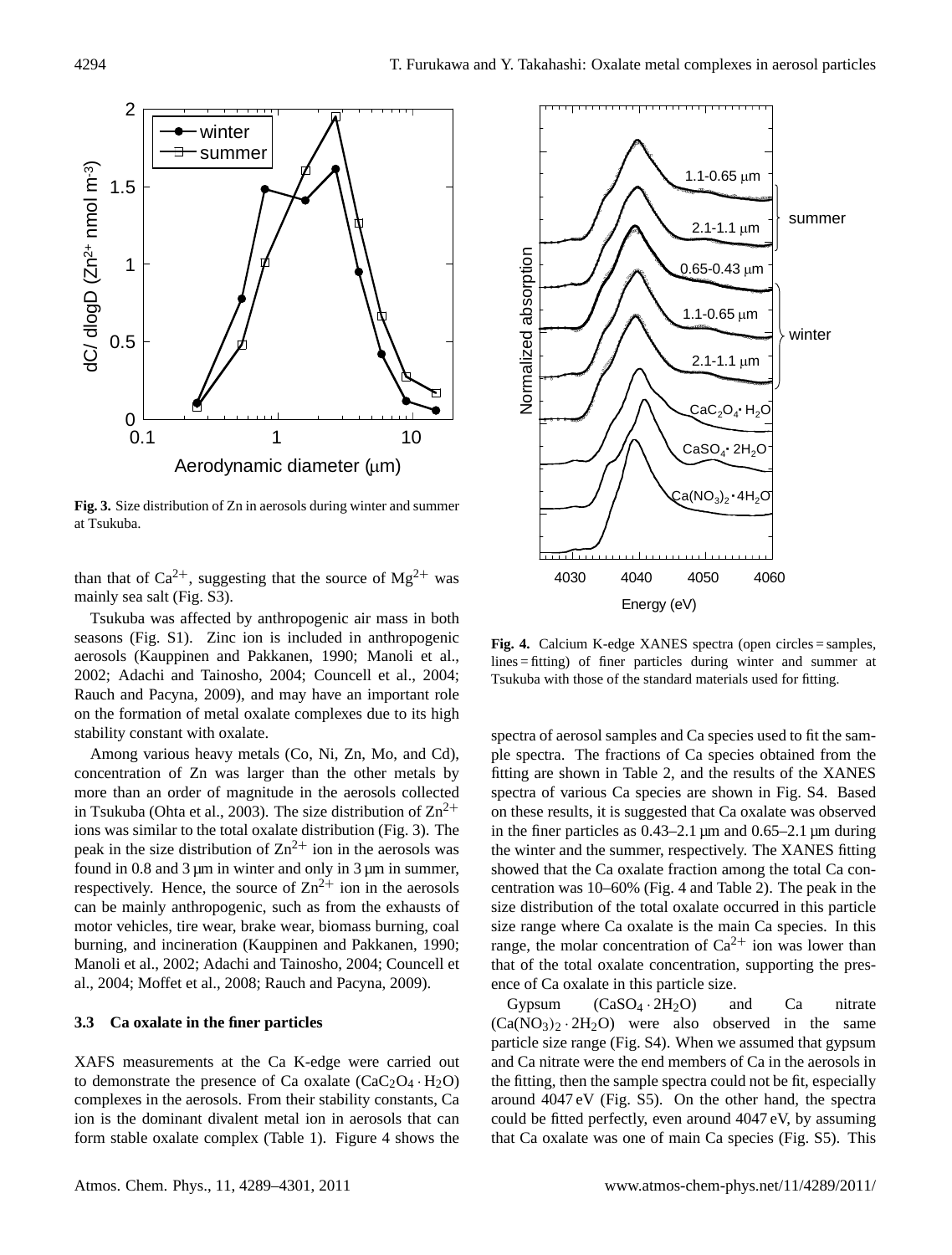| Season | Particle diameter<br>$(\mu m)$                                                                                 | Calcite                                                              | Gypsum                                                                                                                                       | Ca oxalate                                         | Ca nitrate                       | Anhydrite                                                                              |
|--------|----------------------------------------------------------------------------------------------------------------|----------------------------------------------------------------------|----------------------------------------------------------------------------------------------------------------------------------------------|----------------------------------------------------|----------------------------------|----------------------------------------------------------------------------------------|
| Winter | >11<br>$11 - 7.0$<br>$7.0 - 4.7$<br>$4.7 - 3.3$<br>$3.3 - 2.1$<br>$2.1 - 1.1$<br>$1.1 - 0.65$<br>$0.65 - 0.43$ | $31\% \pm 2\%$<br>$28\% \pm 1\%$<br>$19\% \pm 1\%$<br>$23\% \pm 1\%$ | $38\% \pm 4\%$<br>$40\% \pm 3\%$<br>$47\% \pm 3\%$<br>$61\% \pm 3\%$<br>$85\% \pm 0\%$<br>$56\% \pm 4\%$<br>$58\% \pm 3\%$<br>$37\% \pm 3\%$ | $30\% \pm 3\%$<br>$20\% \pm 4\%$<br>$63\% \pm 3\%$ | $14\% \pm 2\%$<br>$22\% \pm 2\%$ | $31\% \pm 4\%$<br>$32\% \pm 3\%$<br>$34\% \pm 3\%$<br>$16\% \pm 3\%$<br>$15\% \pm 0\%$ |
| Summer | >11<br>$11 - 7.0$<br>$7.0 - 4.7$<br>$4.7 - 3.3$<br>$3.3 - 2.1$<br>$2.1 - 1.1$<br>$1.1 - 0.65$                  | $18\% \pm 1\%$                                                       | $23\% \pm 3\%$<br>$50\% \pm 3\%$<br>$71\% \pm 3\%$<br>$71\% \pm 3\%$<br>$67\% \pm 4\%$<br>$63\% \pm 3\%$<br>$54\% \pm 1\%$                   | $11\% \pm 2\%$<br>$40\% \pm 2\%$                   | $26\% \pm 2\%$<br>$6\% \pm 3\%$  | $59\% \pm 3\%$<br>$50\% \pm 3\%$<br>$29\% \pm 3\%$<br>$29\% \pm 3\%$<br>$33\% \pm 4\%$ |

**Table 2.** Fraction of various Ca species at Tsukuba in winter and summer determined by XANES fitting (mol%).

result confirms that Ca oxalate is the main Ca species in the finer particles  $(0.43-2.1 \,\mu m)$  and  $(0.65-2.1 \,\mu m)$  during the winter and the summer, respectively).

In the coarser particles  $(>2.1 \,\mu\text{m})$ , the Ca species determined from the fitting were calcite  $(CaCO<sub>3</sub>)$ , gypsum  $(CaSO<sub>4</sub> \cdot 2H<sub>2</sub>O)$ , and anhydrite  $(CaSO<sub>4</sub>)$  in both periods (Fig. S4 and Table 2). These chemical species are observed by other studies (e.g., Buseck and Psfai, 1999; Takahashi et al., 2009). However, the XANES spectra of the finer particles  $(1.1-0.65 \,\text{\mu m})$  could not be fitted using these three components (Fig. S4). For example, assuming that gypsum and Ca nitrate were the end members of Ca in the aerosols in the fitting, the sample spectrum could not be fitted – especially around 4047 eV (Fig.  $S4$ ) – where the R factor was 0.00436. On the other hand, the spectrum could be fitted perfectly – even around  $4047 \text{ eV} - \text{by assuming that Ca}\{\text{ox}\}\$ of main Ca species with  $R = 0.00104$ . This result also suggested the presence of Ca oxalate in the finer particles. Gypsum and anhydrite can be formed from sea salt particles or from a reaction of calcite and  $SO_x$  gas at the particle surface in the atmosphere (Buseck and Psfai, 1999; Takahashi et al., 2009). Calcium nitrate can be formed from the reaction of calcite and  $NO<sub>x</sub>$  gas (Krueger et al., 2003; Li and Shao, 2009).

Sullivan et al. (2009) suggested that the hygroscopicity and CCN activation property of oxalic acid can be reduced by reacting with  $Ca^{2+}$  in aerosols. Generally speaking, chemical species with low water solubilities are not hygroscopic, which results in the low CCN activity. Thus, Ca oxalate has low hygroscopicity and CCN activity due to the low solubility  $(0.617 \text{ mg } 100 \text{ g}^{-1})$ ; Table 1). Similar characteristics can be extended to other metal oxalate complexes such as Zn and lead (Pb) oxalate due to their low water solubilities (Table 1). Formation of Zn and Pb complexes can be important, considering their high abundances in anthropogenic aerosol particles (Espinosa et al., 2001; Manoli et al., 2002; Hao et al., 2007). To quantify the role of oxalic acid on the CCN activity of aerosol particles, the ratio of oxalic acid and total metal oxalate complexes such as Ca oxalate is important, which will be determined in Sect. 3.5 in this study.

#### **3.4 Zn oxalate in the finer particles**

Although the formation of Ca oxalate was suggested in the previous section, it is still necessary to confirm the results using independent data from other metal ions. Among the various divalent cations that can form stable complexes with oxalate (Table 1), Zn K-edge XAFS was examined to show the formation of Zn oxalate, or other metal oxalate complexes, because: (i) Zn is the second most abundant divalent cation in the aerosol samples, and (ii) the stability constant of Zn oxalate is large and its water solubility is low (Table 1). In addition, (a) for other cations such as Pb and copper (Cu), it was not possible to obtain good quality spectra for the speciation analysis due to their low concentrations, and (b) our system using hard X-ray cannot be applied to Mg. Thus, we confined our XAFS measurements to Ca and Zn.

The Zn species in the aerosols at Tsukuba during the winter and summer were measured using Zn K-edge XANES and EXAFS spectra. Various XANES and EXAFS spectra of standard materials for Zn are shown in Fig. S6. The XANES spectra were obtained for particle sizes of these samples (Fig. 5), while EXAFS spectra were obtained only for the finer particle sizes (Fig. 6) where the Zn concentration was high, since high concentration is essential to obtain high quality EXAFS spectra. Based on the fitting of the XANES spectra (Table 3), Zn oxalate  $(ZnC_2O_4 \cdot 2H_2O)$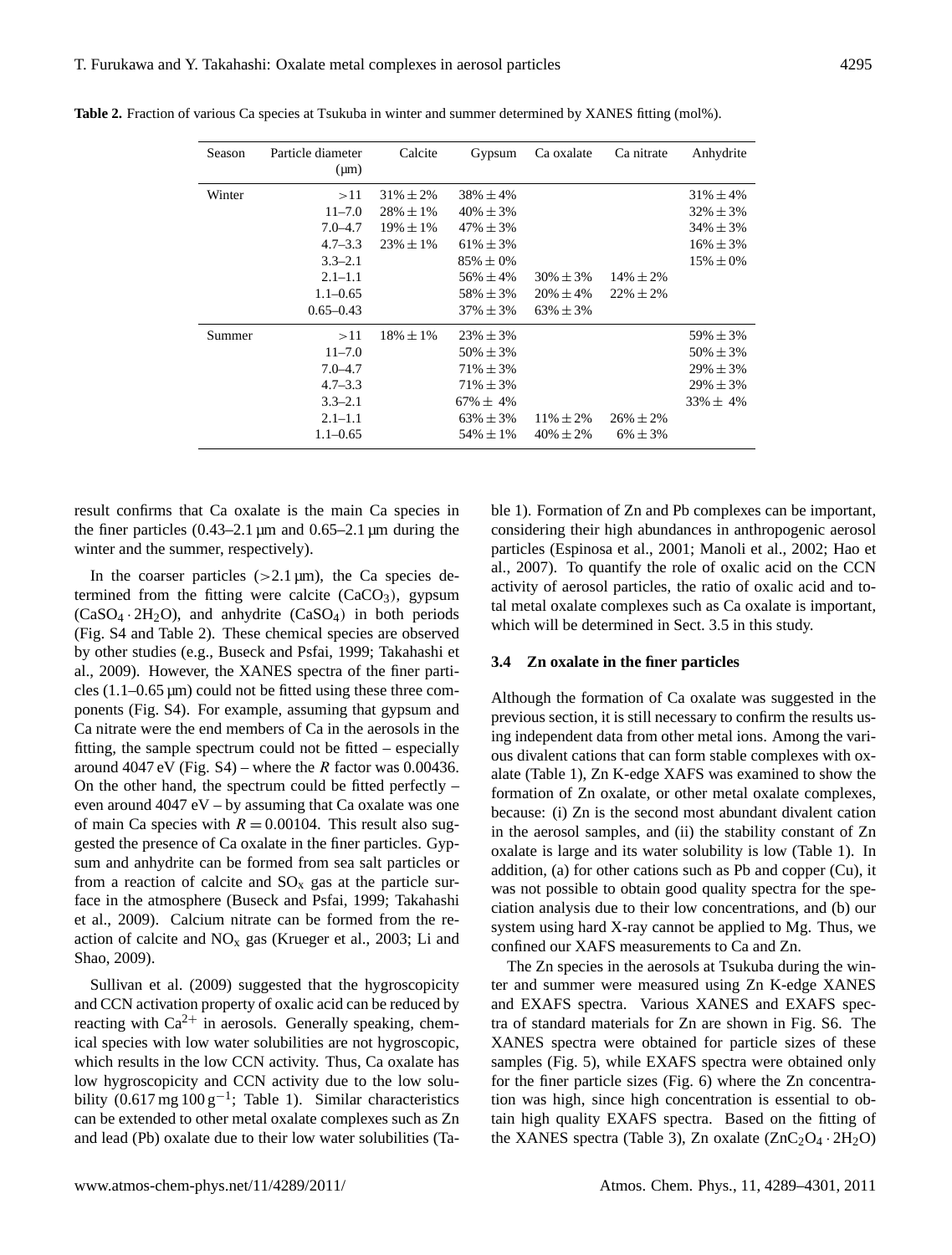

Tsukuba with those of the standard materials used for fitting. Fig. 5. Zinc K-edge XANES spectra (open circles = samples, lines = fitting) of finer particles during winter and summer at

in the aerosols was observed in the finer particles that also contained Zn sulfate  $(ZnSO_4 \cdot 7H_2O)$ . On the other hand, the Zn species in the coarser particles were Zn chloride ( $ZnCl_2 \tcdot 2H_2O$ ), Zn carbonate ( $ZnCO_3$ ), and Zn sulfide (ZnS), the details of which, including the sources of these species in the coarser particles, will be described elsewhere. All the related R values for the fitting were shown in Table S4. In this study, the variation of Zn species from finer to coarser particle size is important, because the effect of oxalate formation should be more marked in the finer particle sizes. Zinc oxalate was not needed to fit the spectra of the coarser particles, but was essential to fit the XANES spectra of the finer particles. For example, when Zn K-edge XANES spectra of  $11-7 \mu m$  (coarse mode) in winter was fitted by those of Zn sulfate and Zn oxalate, the R factor was 0.0475. When Zn sulfide and Zn carbonate were used by fitting in that particles range, its  $R$  factor was the lowest value  $(0.00228)$ , which discounts the presence of Zn oxalate. In finer particles  $\approx$  2.1 µm in winter and 3.3 µm in summer), contribution of Zn oxalate was needed to fit the spectra with lowest  $R$  values.



38 Tsukuba with standard materials used for fitting: **(a)** 2.1–1.1, 1.1– Fig. 6. Zinc K-edge EXAFS spectra (open circles = sample, lines = fitting) of finer particles during winter and summer at 0.65 s and 0.65–0.43 µm in winter, and 2.1–1.1 and 0.65–0.43 µm in summer, and **(b)** 3.3–2.1 µm in winter and summer.

Figure 6 and Table 4 show the fitting of the EXAFS data in  $k$  space and the Zn speciation data, respectively. The fitting results of the EXAFS data can be more reliable than that of the XANES data, because EXAFS spectra are dependent on the neighboring atoms, interatomic distances, and coordination number, which are sensitive to the Zn speciation. The ratio of Zn oxalate to total Zn species (= [Zn oxalate]/[Zn]<sub>total</sub>) obtained from the XANES and EXAFS fitting were similar (Tables 3 and 4, Fig. S7), which suggests the presence of Zn oxalate particularly in the finer particle region. Moreover, the  $[Zn]$  oxalate]/ $[Zn]$ <sub>tota</sub>l ratio in each period clearly increased with decreasing particle size (Tables 3 and 4, Fig. S7). This result suggests that Zn oxalate was mainly formed in the aqueous phase at the particle surface, which is caused by the increase in [surface area]/[volume] ratio with decreasing particle size. For instance, Takahashi et al. (2009) suggested that the secondary gypsum fraction formed by the reaction at particles surface increased with decreasing particles size, which may be valid to other species formed at particles surface. In our study, the ratio of  $[Zn]$  oxalate]/ $[Zn]_{total}$  increased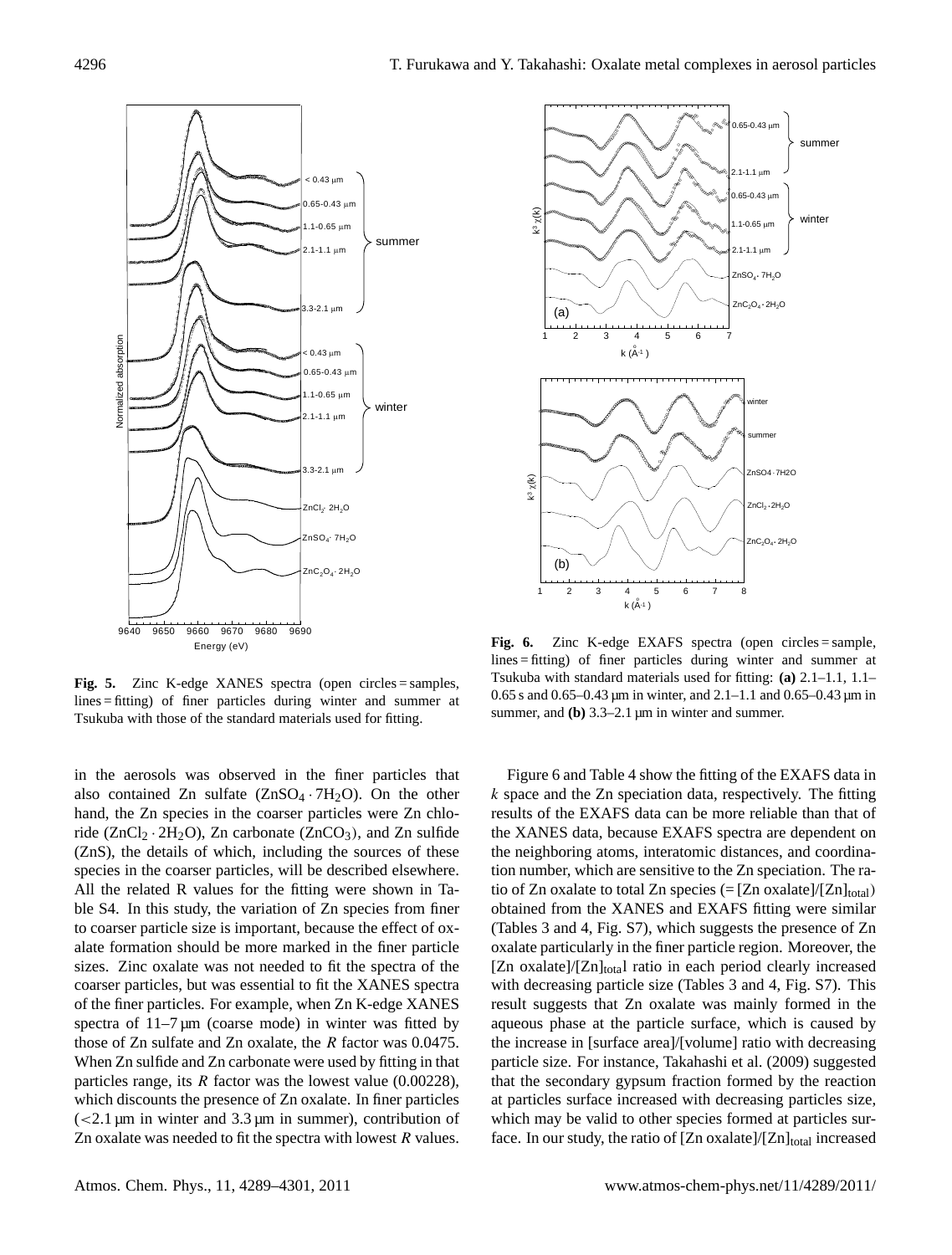

**Fig. 7.** Atmospheric concentrations of Ca oxalate, Zn oxalate, and total oxalate during winter and summer.

with the decrease in the particles size (Table 4 and Fig. S7), suggesting that the reaction of particle surface was important for the formation of Zn oxalate, though heterogeneous uptake on aerosol particles cannot be ruled out. This result corresponds to the scanning transmission X-ray microscopy data, which suggests that the formation of organic aerosols in Asian aerosols occurs at the particle surface (Maria et al., 2004). Russell et al. (2002) also detected carboxylic acids as particle coatings. In addition, the increase in the fraction of Zn oxalate may reflect that the concentration of free oxalate was higher in the finer particles, because the concentrations of  $Ca^{2+}$  and Mg<sup>2+</sup> ions (= competitive ions) decreases with decreasing particle size. This means that free oxalate in the finer particles can react with  $\text{Zn}^{2+}$  ions.

## **3.5 Noncomplexed and metal-complexed oxalate species in the aerosols**

In this section, the ratio of metal oxalate complexes to total oxalate or noncomplexed oxalate species will be discussed. For this purpose, the concentration of Ca and Zn oxalates were determined by multiplying: (a) the total concentration of Zn and Ca obtained from ICP-AES data, and (b) the oxalate complex fractions of these ions obtained from XAFS data. On the other hand, the concentration of total oxalate (i.e., the sum of noncomplexed and metal complexed oxalate species) was quantified using IC. The total concentration of oxalate, Ca, and Zn could be obtained using this method despite the low solubility of Ca and Zn oxalate complexes in the water extraction procedure, because these complexes were completely dissolved in our experiments, as we added an excess of water in the water-extraction procedure. For example, the total weight of the aerosols (in the 1/8 cut filter) was  $\langle$ 1 mg, or the Ca oxalate on the filter was  $\langle$ 0.025 mg assuming that the Ca in the sample was 5 wt% and the fraction of Ca oxalate among the total Ca was 50 mol%. Note

(Table 1) showed that the amount of Ca oxalate that could be that the concentration of Ca and the fraction of Ca oxalate assumed in the calculations were larger than the values measured in our samples. On the other hand, the solubility data dissolved in 5 ml of the MQ water employed in this study was 0.035 mg, which was larger than the 0.025 mg. Thus, the Ca oxalate in the aerosols could be completely dissolved in 5 ml water in our experiments. A similar case can be discussed to validate the Zn oxalate data. Thus, we can obtain the concentrations of the total oxalate, Ca, and Zn in the samples using our water extraction procedure.

for about 60% of the total oxalate in the size ranges 1.1– The  $\{[Zn \text{ oxalate}] + [Ca \text{oxalate}]\}/[\text{oxalate}]_{total}$  ratio, determined as described above, is important to evaluate whether or not oxalate species contribute to the increase of hygroscopicity of aerosols. As discussed in the introduction and in Sect. 3.3, noncomplexed oxalic acid in aerosols can contribute to enhancement of the CCN activity and can have a cloud lifetime effect (Peng et al., 2001; Crahan et al., 2004; Kanakidou et al., 2005; Lohmann and Leck, 2005; IPCC, 2007; Chan et al., 2008; Hallquist et al., 2009; Sullivan et al., 2009), whereas Ca and Zn oxalates do not have this potential because of their low hygroscopic and insoluble natures (Table 1). In winter, Ca and Zn oxalates accounted 2.1  $\mu$ m and 0.65–1.1  $\mu$ m, while the values were 60–80% in the summer (Fig. 7). The sum of the Ca and Zn oxalate fractions in the 0.43–0.65 µm range among the total oxalate concentration was approximately 30% in both periods (Fig. 7). The fraction of Zn oxalate among the total oxalate concentration under 0.43 µm in winter was low, while in summer it was very high (Fig. 7). Calcium oxalate in the 2.1–3.3  $\mu$ m range in summer could not be detected because of the low [oxalate]/[Ca] ratio.

Similar to the case of Ca and Zn oxalates, it is possible that other metal oxalate complexes are present in the aerosols. The size distribution of Mg in the aerosols was similar to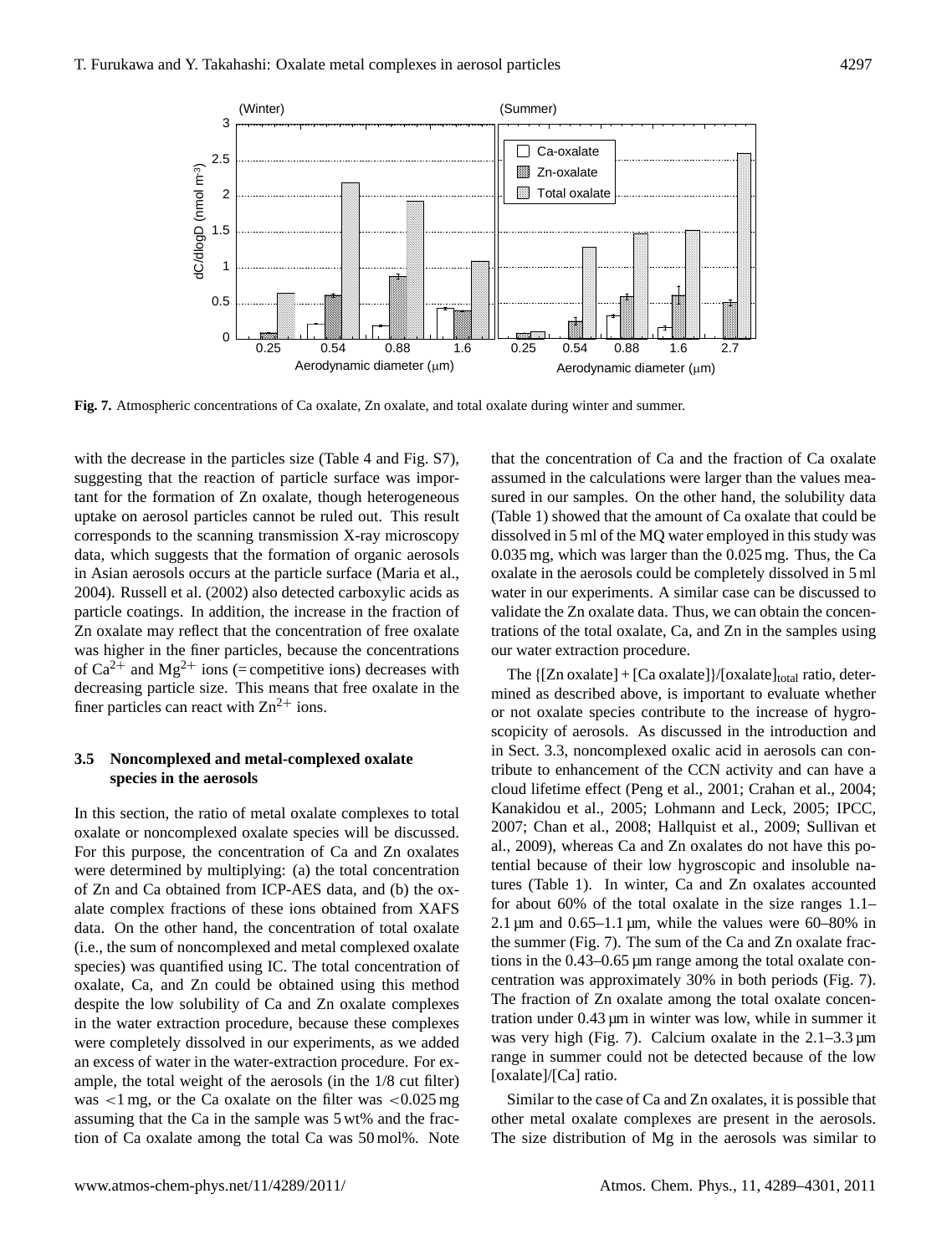| Season | Particle diameter<br>$(\mu m)$ | Zn oxalate     | Zn sulfate     | Zn chloride    | Zn carbonate | Zn sulfide     |
|--------|--------------------------------|----------------|----------------|----------------|--------------|----------------|
|        |                                |                |                |                |              |                |
| Winter | >11                            |                |                | $56\% \pm 2\%$ | $44 \pm 2\%$ |                |
|        | $11 - 7.0$                     |                |                | $59\% \pm 4\%$ | $41 \pm 4\%$ |                |
|        | $7.0 - 4.7$                    |                |                | $44\% \pm 3\%$ | $22 \pm 2\%$ | $34\% \pm 3\%$ |
|        | $4.7 - 3.3$                    |                |                | $58\% \pm 2\%$ | $12 \pm 1\%$ | $30\% \pm 3\%$ |
|        | $3.3 - 2.1$                    |                | $39\% \pm 2\%$ | $61\% \pm 2\%$ |              |                |
|        | $2.1 - 1.1$                    | $30\% \pm 2\%$ | $70\% \pm 2\%$ |                |              |                |
|        | $1.1 - 0.65$                   | $63\% \pm 4\%$ | $37\% \pm 4\%$ |                |              |                |
|        | $0.65 - 0.43$                  | $81\% \pm 3\%$ | $19\% \pm 3\%$ |                |              |                |
|        | ${<}0.4$                       | $83\% \pm 6\%$ | $17\% \pm 6\%$ |                |              |                |
| Summer | >11                            |                |                | $69\% \pm 2\%$ |              | $31\% \pm 2\%$ |
|        | $11 - 7.0$                     |                |                | $72\% \pm 2\%$ |              | $28\% \pm 2\%$ |
|        | $7.0 - 4.7$                    |                |                | $53\% \pm 3\%$ |              | $47\% \pm 3\%$ |
|        | $4.7 - 3.3$                    |                |                | $94\% \pm 1\%$ |              | $6\% \pm 1\%$  |
|        | $3.3 - 2.1$                    | $20\% \pm 2\%$ | $9\% \pm 2\%$  | $71\% \pm 1\%$ |              |                |
|        | $2.1 - 1.1$                    | $46\% \pm 2\%$ | $54\% \pm 2\%$ |                |              |                |
|        | $1.1 - 0.65$                   | $58\% \pm 4\%$ | $42\% \pm 4\%$ |                |              |                |
|        | $0.65 - 0.43$                  | $63\% \pm 3\%$ | $37\% \pm 3\%$ |                |              |                |
|        | ${<}0.43$                      | $98\% \pm 6\%$ | $2\% \pm 6\%$  |                |              |                |

**Table 3.** Fraction of various Zn species at Tsukuba in winter and summer determined by XANES fitting (mol%).

**Table 4.** Fraction of various Zn species at Tsukuba in the winter and summer determined by EXAFS fitting (mol%).

| Season | Particle diameter<br>$(\mu m)$                              | Zn oxalate                                                          | Zn sulfate                                                           | Zn chloride     |
|--------|-------------------------------------------------------------|---------------------------------------------------------------------|----------------------------------------------------------------------|-----------------|
| Winter | $3.3 - 2.1$<br>$2.1 - 1.1$<br>$1.1 - 0.65$<br>$0.65 - 0.43$ | $2\% \pm 1\%$<br>$28\% \pm 2\%$<br>$59\% \pm 4\%$<br>$79\% \pm 4\%$ | $33\% \pm 3\%$<br>$72\% \pm 2\%$<br>$41\% \pm 4\%$<br>$21\% \pm 4\%$ | $65\% \pm 2\%$  |
| Summer | $3.3 - 2.1$<br>$2.1 - 1.1$<br>$0.65 - 0.43$                 | $26\% \pm 2\%$<br>$38\% \pm 8\%$<br>$51\% \pm 12\%$                 | $41\% \pm 17\%$<br>$62\% \pm 8\%$<br>$49\% \pm 12\%$                 | $33\% \pm 15\%$ |

that of Ca. The concentration of Mg was approximately 10– 90% and 10–20% of Ca in the summer and winter, respectively (Table S3). Although Mg oxalate is more soluble than Ca oxalate, it is much less soluble than K and Na oxalates. Thus, it is possible that complexation with Mg also contributes to make oxalate species more insoluble or less hygroscopic than noncomplexed oxalate species. Other metal oxalate species, such as with Pb<sup>2+</sup> and  $Cu^{2+}$  ions supplied from anthropogenic sources, can be formed considering their high stability constants with oxalate ions (Table 1) in finer particle size ranges. Some other metal ions that were not measured may also form metal oxalate complexes in this particle range, because some anthropogenic metals in the aerosols are usually rich in finer particles (e.g., Espinosa et al., 2001; Manoli et al., 2002; Hao et al., 2007).

In summary, considering  $Ca^{2+}$ ,  $Zn^{2+}$ , and other metal ions in the aerosols and the formation of their metal oxalate complexes, most of the oxalate in the aerosols can exist as metal oxalate complexes, but not as noncomplexed oxalate species. Thus, it is possible that oxalic acid in the aerosols cannot contribute to the increase of the CCN activity in the atmosphere. These results indicate that any other DCA, such as malonic and succinic acids, can also form metal complexes in aerosols because of their high stability. These may absorb a lesser amount of water than noncomplexed acids. Thus, treating oxalic acid and other DCAs as hygroscopic may lead to overestimation of the CCN activity of aerosol particles, if they are mainly present in the form of metal complexes. It is suggested that a reevaluation of the indirect cooling effect originated from DCA in aerosols is required.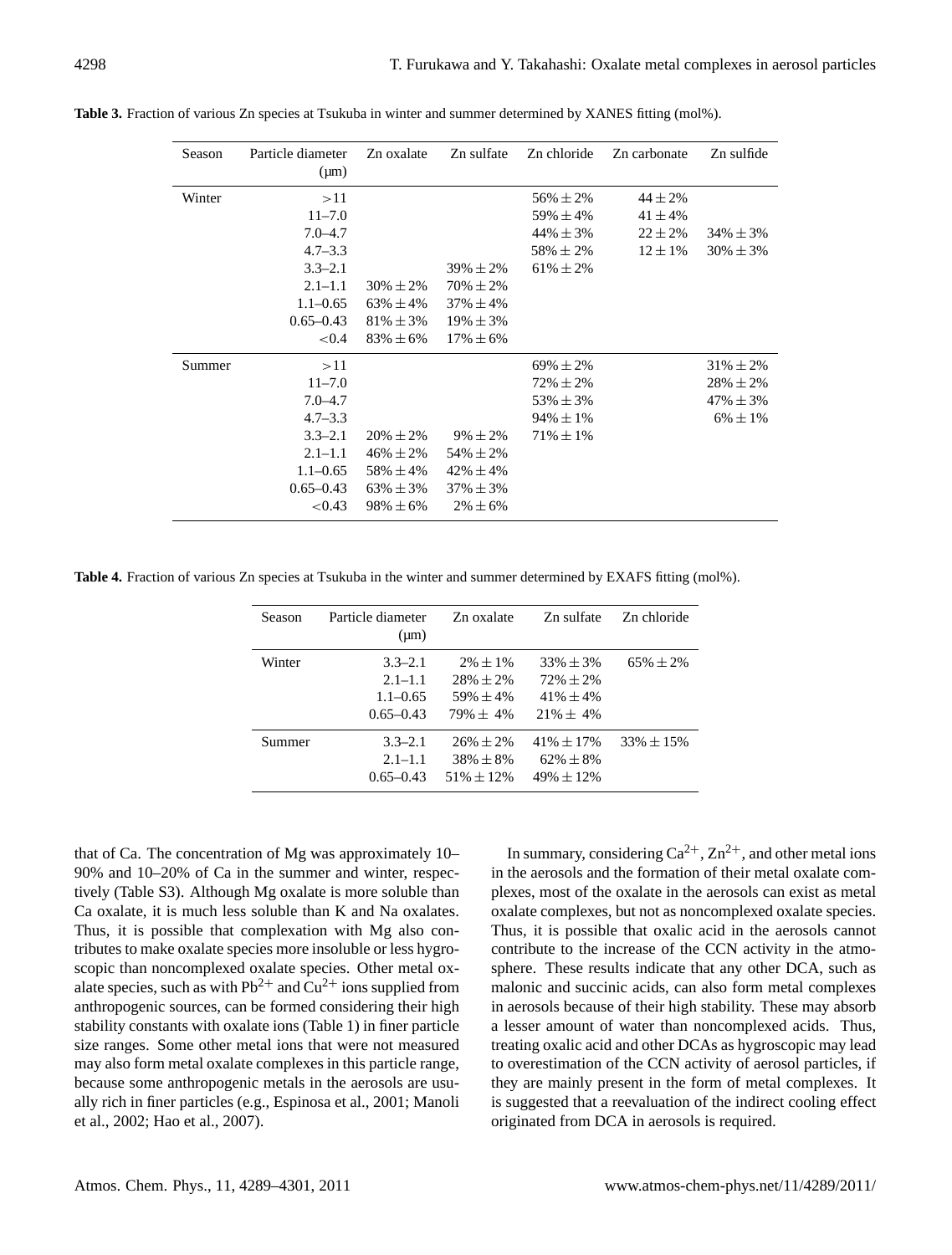#### **3.6 Implications for oxalate species in the aerosols**

The size distribution of oxalate reflects the possible formation pathways of oxalate in aerosols suggested in Sect. 3.2: (i) gas to particle conversion, (ii) capture by preexisting aerosols, (iii) reactions in aqueous phase in droplet or at particle surface, and (iv) photooxidation process. Previous studies have supported that a chemical reaction in an aqueous phase, such as in-cloud or on a particle surface, leads to the formation of oxalate (Warneck, 2003; Crahan et al., 2004; Lim et al., 2005; Carltona et al., 2007). If oxalate ions are dissolved in an aqueous phase with other metal ions, then metal oxalate complexes can precipitate depending on the solubility of each complex. For example, cloud water contains oxalate,  $Ca^{2+}$ , Na<sup>+</sup>, and Mg<sup>2+</sup> ions (Löflunda et al., 2002). In this case, Ca and Mg oxalates would precipitate, but Na oxalate would not; this would be controlled by their solubility (Table 1). Similarly,  $NH_4^+$  ions are also present in an aqueous phase on the particle surface and incloud droplets, but ammonium oxalate  $((NH_4)_2C_2O_4)$  does not precipitate because of its highly soluble nature and the low stability constant of the complex.

In our XAFS study, Ca oxalate was found in the droplet mode, suggesting that Ca oxalate in this particle range formed by evaporation of cloud droplets (in-cloud process). When cloud droplets evaporate, the low solubility species precipitate preferentially with the evaporation of the water. In addition, there is also a possibility that oxalate complex is formed in an aqueous phase on the particle surface, as has been suggested for Zn. The distinct difference between Ca and Zn lies in their source, natural and anthropogenic, respectively. Being different from Zn, which is distributed in the finer fractions, Ca is chiefly supplied as mineral dust and/or sea salt in the form of calcite and gypsum, mainly in the coarser particles (Takahashi et al., 2009). As a consequence, the abundance of Ca in the finer region is relatively low. Mochida et al. (2003) suggested that the uptake of DCA by mineral dust particles can change the size distribution of DCA such as oxalate. Thus, Ca in aerosols rich in coarser particles can change the oxalate size distribution by oxalate uptake, where it is more likely that Ca oxalate is formed. This mechanism can explain the shift in the oxalate peak in the size distribution to larger sizes in summer, because the abundance of Ca in the coarser particle size range is larger in the summer.

One may think that speciation of Ca and Zn by XAFS assumes that oxalic acid exists in the form of external mixture of oxalic acid, sulfate, and nitrate in the aerosols. However, the speciation results do not mean that the metal oxalate complex exists in the form of external mixture. Considering that oxalic acid is formed in cloud droplets and/or at aerosol surfaces, it is most likely that the oxalic acid is produced in a form of "internal mixture" with other chemical species such as sulfate, nitrate, and organics. XAFS results are compatible with the form of aerosol as internal mixture, since the spectra only show the local structure around Ca and Zn limited within second neighboring atoms from the center atoms (= Ca and Zn), which cannot be affected by whether the oxalate is in external or in internal mixture.

Zinc oxalate can be the main oxalate species considering its high concentration in aerosols and the large stability constant of the oxalate. In our XAFS study, the [Zn  $oxalate$ ]/[Zn] $_{total}$  ratio increased with the decreasing particle size, suggesting that Zn oxalate was rich at the particle surface. Thus, the fraction of Zn oxalate among the total Zn concentration depends on the surface condition of the particulate Zn and the concentration of other competing ions, such as  $Mg^{2+}$  or  $Ca^{2+}$ .

The speciation of oxalate depends on the concentrations of various metal ions. For example, in a remote marine atmosphere, Ca and Mg oxalates can become the main metal oxalate species in aerosols because: (i) a remote marine atmosphere is not affected by air pollution without heavy metal ions, such as  $\text{Zn}^{2+}$ , Pb<sup>2+</sup>, and Cu<sup>2+</sup>, which have high stability constants with oxalate (Table 1); (ii) free oxalate is produced in a marine atmosphere by photochemical oxidation of precursor organic compounds (Kawamura and Sakaguchi, 1999; Warneck, 2003); and (iii)  $Ca^{2+}$  and  $Mg^{2+}$  ions are abundant in sea salts. On the other hand, in an atmosphere containing anthropogenic compounds, Zn oxalate can be the main species, because the concentration of  $\text{Zn}^{2+}$  ions is high and its complex with oxalate is stable.

### **4 Conclusions**

In our study using XAFS spectroscopy, the fraction of the sum of Ca and Zn oxalate complexes among the total oxalate concentration was 20–80%. Considering the presence of other metal ions, such as  $Mg^{2+}$ ,  $Pb^{2+}$ , and  $Cu^{2+}$ , the concentration of free oxalic acid can be much lower than that expected. Therefore, the contribution of oxalic acid to hygroscopicity of aerosol particles must have been overestimated. Thus, the present study may claim reevaluation of the contribution of oxalic acid to CCN activity of aerosols, because most of the oxalic acid can exist as non-hygroscopic metal oxalate complexes. Similar to oxalic acid, other WSOCs, such as malonic and succinic acids, can transform to metal complexes in aerosols. Therefore, in discussing the hygroscopicity and related effects of organic aerosols, it is necessary to evaluate the contribution of the complexation of dicarboxylic acids with metal ions.

# **Supplementary material related to this article is available online at: [http://www.atmos-chem-phys.net/11/4289/2011/](http://www.atmos-chem-phys.net/11/4289/2011/acp-11-4289-2011-supplement.pdf) [acp-11-4289-2011-supplement.pdf](http://www.atmos-chem-phys.net/11/4289/2011/acp-11-4289-2011-supplement.pdf)**.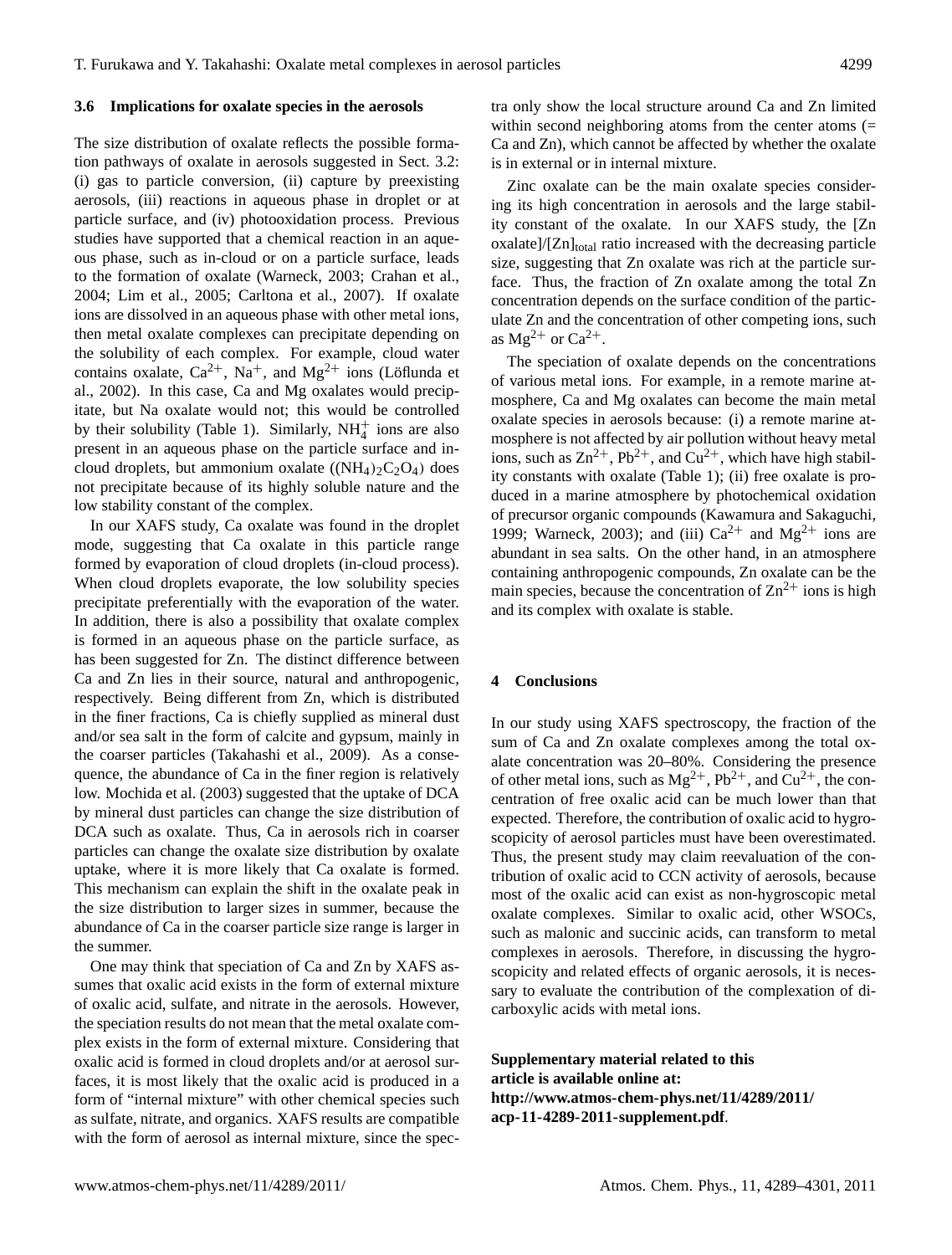*Acknowledgements.* We are grateful to H. Kamioka, Y. Kanai, S. Yabuki, and A. Ohta for collecting the aerosol samples in the ADEC project. We very much appreciate the careful and constructive review comments given by M. Gysel and two anonymous reviewers. This research was supported by a Grant-in-Aid for Scientific Research in Priority Areas, "Western Pacific Air–Sea Interaction Study (W-PASS)". This work was performed with the approval of KEK-PF (2007G669, 2008G683, and 2010G072) and SPring-8 (2009A1170, 2009B1383, and 2010A1452). This research is a contribution to the Surface Ocean Lower Atmosphere Study (SOLAS).

Edited by: M. Gysel

# **References**

- Adachi, K. and Tainosho, Y.: Characterization of heavy metal particles embedded in tire dust, Environ. Int., 30, 1009–1017, 2004.
- Bruland, K. W. and Lohan, M. C.: Controls of Trace Metals in Seawater, The Oceans and Marine Geochemistry, 6, Treatise on Geochemistry, Elsevier Ltd, 2003
- Buseck, P. R. and Psfai, M.: Airborne minerals and related aerosol particles: Effects on climate and the environment, P. Natl. Acad. Sci. USA, 96, 3372–3379, 1999.
- Carlton, A. G., Turpin, B. J., Altieri, K. E., Seitzinger, S., Reff, A., Lim, H. J., and Ervens, B.: Atmospheric oxalic acid and SOA production from glyoxal: Results of aqueous photooxidation experiments, Atmos. Environ., 41, 7588–7602, 2007.
- Chan, M. N., Kreidenweis, S. M., and Chan, C. K.: Measurements of the hygroscopic and deliquescence properties of organic compounds of different solubilities in water and their relationship with cloud condensation nuclei activities, Environ. Sci. Technol., 42, 3602–3608, 2008.
- Charlson, R. J., Schwartz, S. E., Hales, J. M., Cess, R. D., Coakley, J. A., Hansen Jr., J. E., and Hofmann, D. J.: Climate forcing by anthropogenic aerosols, Science, 255, 423–430, 1992.
- Claeys, M., Graham, B., Vas, G., Wang, W., Vermeylen, R., Pashynska, V., Cafmeyer, J., Guyon, P., Andreae, M. O., Artaxo, P., and Maenhaut, W.: Formation of secondary organic aerosols through photooxidation of isoprene, Science, 303, 1173–1176, 2004.
- Councell, T., Duckenfield, K., Landa, E., and Callender, E.: Tirewear particles as a source of zinc to the environment, Environ. Sci. Technol., 38, 4206–4214, 2004.
- Crahan, K. K., Hegg, D., Covert, S. D., and Jonsson, H.: An exploration of aqueous oxalic acid production in the coastal marine atmosphere, Atmos. Environ., 38, 3757–3764, 2004.
- David, R. L.: Handbook of Chemistry and Physics, 75th Edition, CRC Press, Inc., USA, 1994.
- Draxler, R. R. and Rolph, G. D.: HYSPLIT (HYbrid Single-Particle Lagrangian Integrated Trajectory) Model access via NOAA ARL READY Website, available at: [http://ready.arl.noaa.gov/](http://ready.arl.noaa.gov/HYSPLIT.php) [HYSPLIT.php,](http://ready.arl.noaa.gov/HYSPLIT.php) NOAA Air Resources Laboratory, Silver Spring, MD, USA. 2003.
- Espinosa, A. J. F., Rodríguez, M. T., de la Rosa, F. J. B., and S'anchez, J. C. J.: Size distribution of metals in urban aerosols in Seville (Spain), Atmos. Environ., 35, 2595–2601, 2001.
- Hallquist, M., Wenger, J. C., Baltensperger, U., Rudich, Y., Simpson, D., Claeys, M., Dommen, J., Donahue, N. M., George, C., Goldstein, A. H., Hamilton, J. F., Herrmann, H., Hoff-

mann, T., Iinuma, Y., Jang, M., Jenkin, M. E., Jimenez, J. L., Kiendler-Scharr, A., Maenhaut, W., McFiggans, G., Mentel, Th. F., Monod, A., Prévôt, A. S. H., Seinfeld, J. H., Surratt, J. D., Szmigielski, R., and Wildt, J.: The formation, properties and impact of secondary organic aerosol: current and emerging issues, Atmos. Chem. Phys., 9, 5155–5236, [doi:10.5194/acp-9-](http://dx.doi.org/10.5194/acp-9-5155-2009) [5155-2009,](http://dx.doi.org/10.5194/acp-9-5155-2009) 2009.

- Hao, Y., Guo, Z., Yang, Z., Fang, M., and Feng, J.: Seasonal variations and sources of various elements in the atmospheric aerosols in Qingdao, China, Atmos. Res., 85, 27–37, 2007.
- Higashi, M. and Takahashi, Y.: Detection of S(IV) species in aerosol particles using XANES spectroscopy, Environ. Sci. Technol., 43, 7357–7363, 2009.
- IPCC Climate Change 2007: Synthesis Report, the Intergovernmental Panel on Climate Change, Cambridge University Press, UK, 2007.
- Kanai, Y., Ohta, A., Kamioka, H., Terashima, S., Imai, N., Matsuhisa, Y., Kanai, M., Shimizu, H., Takahashi, Y., Kai, K., Xu, B., Hayashi, M., and Zhang, R.: Variation of concentrations and physicochemical properties of aeolian dust obtained in east China and Japan from 2001 to 2002, Bull. Geol. Surv. Jpn., 54, 251–267, 2003.
- Kanakidou, M., Seinfeld, J. H., Pandis, S. N., Barnes, I., Dentener, F. J., Facchini, M. C., Van Dingenen, R., Ervens, B., Nenes, A., Nielsen, C. J., Swietlicki, E., Putaud, J. P., Balkanski, Y., Fuzzi, S., Horth, J., Moortgat, G. K., Winterhalter, R., Myhre, C. E. L., Tsigaridis, K., Vignati, E., Stephanou, E. G., and Wilson, J.: Organic aerosol and global climate modelling: a review, Atmos. Chem. Phys., 5, 1053–1123, [doi:10.5194/acp-5-1053-2005,](http://dx.doi.org/10.5194/acp-5-1053-2005) 2005.
- Kaneyasu, N., Yoshikado, H., Mizuno, T., Sakamoto, K., and Soufuku, M.: Chemical forms and sources of extremely high nitrate and chloride in winter aerosol pollution in Kanto plain of Japan, Atmos. Environ., 33, 1745–1756, 1999.
- Kauppinen, E. I. and Pakkanen, A. T.: Coal combustion aerosols: A field study, Environ. Sci. Technol., 24, 1811–1818, 1990.
- Kawamura, K. and Ikushima, K.: Seasonal changes in the distribution of dicarboxylic acids in the urban atmosphere, Environ. Sci. Technol., 27, 2227–2235, 1993.
- Kawamura, K. and Sakaguchi, F.: Molecular distributions of water soluble dicarboxylic acids in marine aerosols over the Pacific Ocean including tropics, J. Geophys. Res., 104, 3501–3509, 1999.
- Krueger, B. J., Grassian, V. H., Laskin, A., and Cowin, J. P.: The transformation of solid atmospheric particles into liquid droplets through heterogeneous chemistry: Laboratory insights into the processing of calcium containing mineral dust aerosol in the troposphere, Geophys. Res. Lett., 30, L1148, [doi:10.1029/2002GL016563,](http://dx.doi.org/10.1029/2002GL016563) 2003.
- Li, W. J. and Shao, L. Y.: Observation of nitrate coatings on atmospheric mineral dust particles, Atmos. Chem. Phys., 9, 1863– 1871, [doi:10.5194/acp-9-1863-2009,](http://dx.doi.org/10.5194/acp-9-1863-2009) 2009.
- Lim, H. J., Carlton, A. G., and Turpin, B. J.: Isoprene forms secondary organic aerosol through cloud processing: Model simulations, Environ. Sci. Technol., 39, 4441–4446, 2005.
- Lohmann, U. and Leck, C.: Importance of submicron surface-active organic aerosols for pristine Arctic clouds, Tellus B, 57, 261– 268, 2005.
- Löflunda, M., Kasper-Giebl, A., Schustera, B., Gieblb, H., Hitzen-